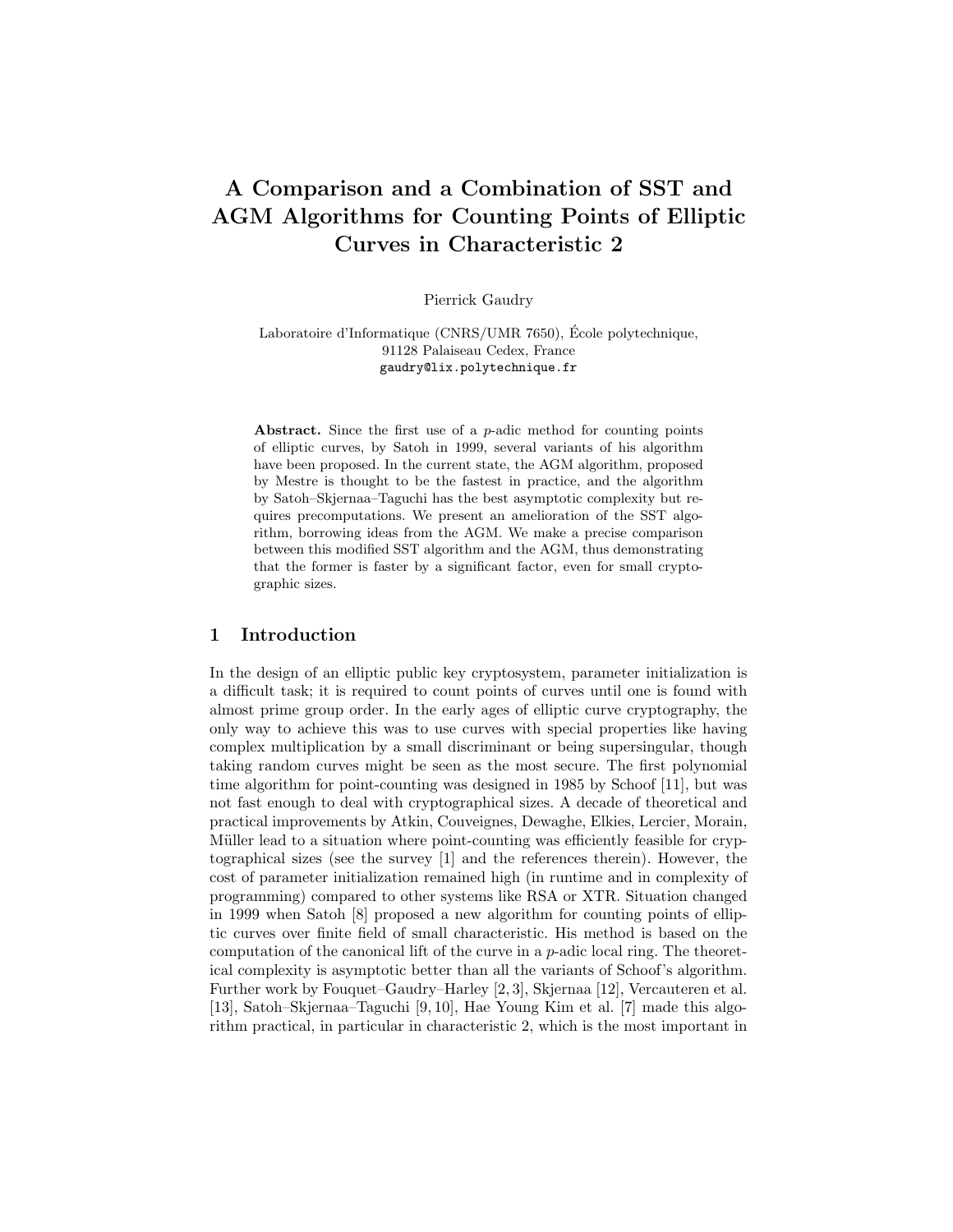practice. Another closely related method, based on the algebraic-geometric mean (AGM) was found by Mestre, and an implementation by Harley [5] proved it to be very efficient. For a curve over  $\mathbb{F}_{2^n}$ , the complexity of all these method is in  $O(n^{3+\epsilon})$ , except for the Satoh–Skjernaa–Taguchi (SST) method which achieves a complexity in  $O(n^{2.5+\epsilon})$  but requires precomputations.

In characteristic 2, with the current state of the art, AGM is thought to be the fastest for cryptographical sizes, due to a very small constant, and is also the best algorithm for computing records. The first drawback of the SST algorithm is the precomputation stage which is not feasible for records, but this is not at all a problem for cryptographical sizes, where this is easily doable and the storage of the precomputed data is manageable. Another problem in the SST method is that the defining polynomial for the local ring is dense, thus increasing the cost of a multiplication by a factor of 3 compared to the sparse structure used in AGM.

Our contribution is two-sided: firstly we mix ideas of SST and AGM to get what we call the modified SST algorithm (MSST) which is faster by a constant factor compared to the original SST algorithm. Our improvement modifies only the lifting phase; the norm computation which is common to both algorithm is not modified. Then we make a precise comparison between MSST and AGM algorithms, based on an evaluation of the number of operations required at each precision. This turns out to be in favor of MSST, even for small cryptographical sizes, as confirmed by some experiments we did on a Pentium III: for curves over  $\mathbb{F}_2$ <sup>163</sup> we get a speed-up by a factor of 4.15 and for curves over  $\mathbb{F}_2$ <sup>239</sup> the factor is 4.90.

The paper is organized as follows: in Section 2 we recall some basics and fix notations. In Section 3 and 4, we give a brief description of the original SST and AGM algorithms. Section 5 is devoted to the mix of SST and AGM algorithms. Section 6 contains a theoretical comparison between MSST and AGM methods, and Section 7 contains the numerical experiments.

# 2 General Setting and Notations

Let  $\mathbb{F}_q$  be a finite field of characteristic 2, and let n be such that  $q = 2^n$ . Let E be a non-supersingular elliptic curve over  $\mathbb{F}_q$ . For the purpose of point-counting, without lost of generality, and perhaps considering the quadratic twist of  $E$ , we can assume that E has an equation of the form  $y^2 + xy = x^3 + a_6$ . Then its jinvariant is given by  $j = a_6^{-1}$ . Denote by N the group order of E. The trace of E is defined by  $\text{Tr}(E) = q + 1 - N$  and Hasse's theorem states that  $|\text{Tr}(E)| \leq 2\sqrt{q}$ .

All the  $p$ -adic point-counting methods proceed in the same way: lift some data from  $\mathbb{F}_q$  to a p-adic local ring with enough precision, and deduce a p-adic approximation of the  $\text{Tr}(E)$  which might be enough to conclude due to Hasse's bound.

In our case, the 2-adic local ring we shall consider is the ring of integers of the degree n unramified extension of  $\mathbb{Q}_2$ . In the following we denote this ring by  $\mathbb{Z}_q$  (noted  $W(\mathbb{F}_q)$  in some papers, or simply R in [10]). Note that  $\mathbb{Z}_q$  has nothing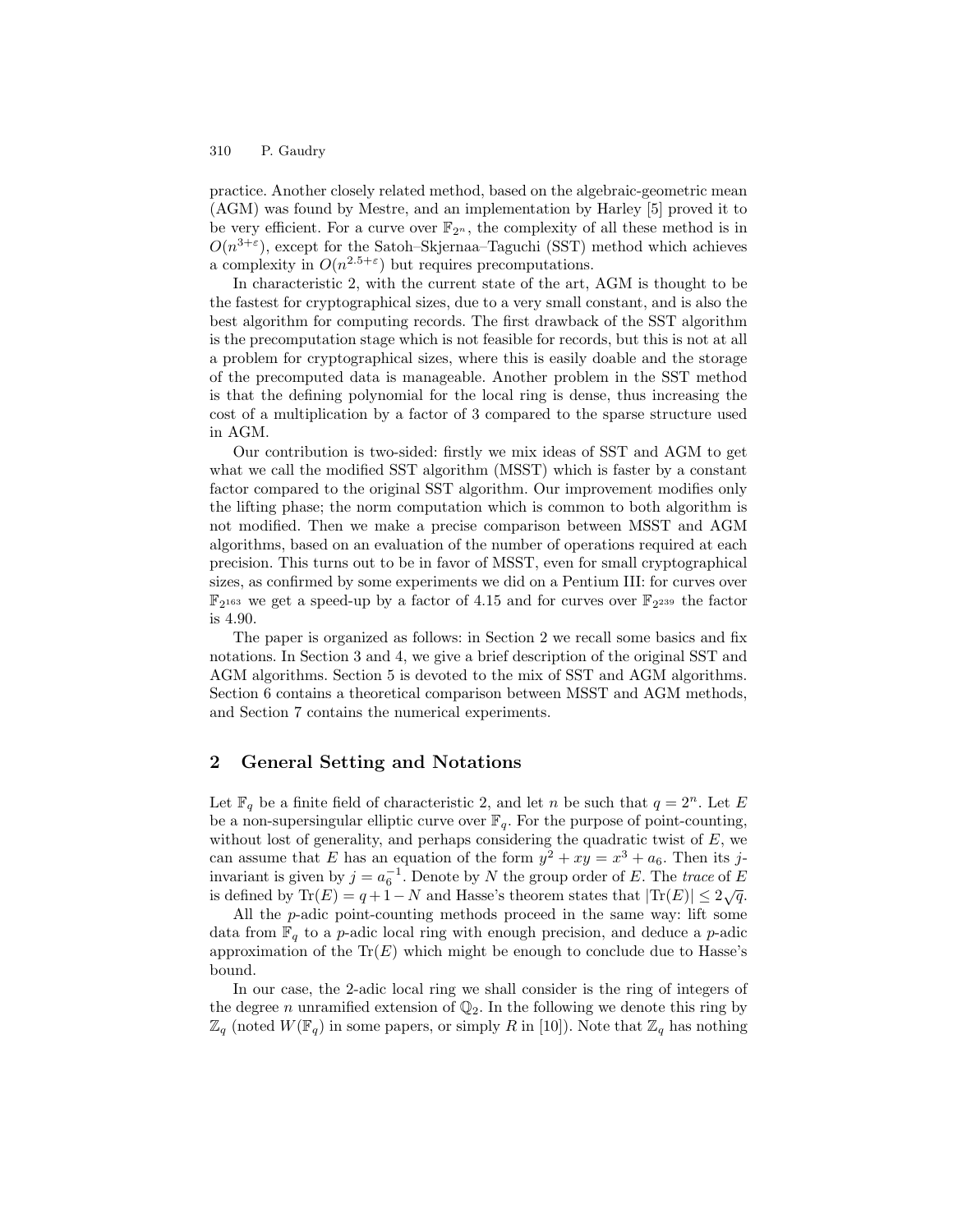to do with  $\mathbb{Z}/q\mathbb{Z}$ , just like the ring of 2-adic integers  $\mathbb{Z}_2$  is not  $\mathbb{Z}/2\mathbb{Z}$ . The ring  $\mathbb{Z}_q$  is equipped with a cyclic  $\mathbb{Z}_2$ -automorphism of order n which reduces to the 2-nd power Frobenius automorphism of  $\mathbb{F}_q$ .

We give a constructive way to see the ring  $\mathbb{Z}_q$ . Let  $\overline{f}(t)$  be the irreducible polynomial of degree *n* over  $\mathbb{F}_2$  chosen to define  $\mathbb{F}_q = \mathbb{F}_2[t]/(\overline{f}(t))$ . Consider any monic polynomial  $f(t)$  with coefficients in  $\mathbb{Z}_2$  which reduces to  $\overline{f}(t)$  modulo 2. Then  $f(t)$  is irreducible and  $\mathbb{Z}_q$  can be defined by  $\mathbb{Z}_q = \mathbb{Z}_2[t]/(f(t))$ . Different choices for the polynomial  $f(t)$  lead to isomorphic rings. From an algorithmic point of view two strategies can be used: choosing a sparse  $f(t)$  with small coefficients speeds up the basic arithmetic, because the reduction modulo  $f(t)$  is almost for free; this is the representation used in the AGM algorithm. On the other hand, lifting  $f(t)$  in a careful way can give a representation in which the Frobenius substitution is efficiently computable, the price to pay is a dense polynomial  $f(t)$ , hence a non-negligible reduction modulo  $f(t)$ ; this is the representation used in the SST algorithm.

## 2.1 Notations in  $\mathbb{Z}_q$

The ring  $\mathbb{Z}_q$  comes with the natural "reduction modulo 2" homomorphism onto  $\mathbb{F}_q$ . For  $x \in \mathbb{Z}_q$ , the notation x mod 2 means the element of  $\mathbb{F}_q$  image of x by this homomorphism. The ring  $\mathbb{Z}_q$  also comes with a *valuation*. Let x and y be elements of  $\mathbb{Z}_q$ ; the valuation of  $(x - y)$  is high when x and y are close to each other. More precisely, the valuation of  $(x - y)$  is k if  $(x - y)$  is in  $2^k \mathbb{Z}_q$ ; then we write  $x \equiv y \mod 2^k \mathbb{Z}_q$ , or simply  $x \equiv y \mod 2^k$ .

In an algorithm, when we say "compute  $x := \dots$  mod  $2^{k}$ ", this means that the expression for computing  $x$  involves quantities which are known to precisions such that the result is known to precision at least  $k$ . The variable  $x$  is then assigned an element which is congruent to the result modulo  $2<sup>k</sup>$ .

We use the same notation  $\sigma$  for all kinds of 2-nd power Frobenius action: ring/field automorphisms of  $\mathbb{F}_q$  and  $\mathbb{Z}_q$ , and also their coordinate-wise extensions to isogenies from an elliptic curve to its conjugate. There should be no confusion, because all the domain of these maps are distinct and all the reduction-diagrams involving two of these  $\sigma$  commute.

#### 2.2 Canonical Lift of an Elliptic Curve

It is easy to find many curves over  $\mathbb{Z}_q$  whose equations reduce to the equation of E modulo 2. However, there is a canonical way to do it and keep information on the group order.

**Theorem 1 (Lubin–Serre–Tate).** Let  $E$  be a non supersingular elliptic curve over  $\mathbb{F}_q$ . Then, up to isomorphism, there exists a unique curve  $\mathcal E$  defined over  $\mathbb{Z}_q$ , such that:

- 1. The equation of  $\mathcal E$  reduces to the equation of E modulo 2;
- 2. End $(\mathcal{E}) \cong$  End $(E)$ .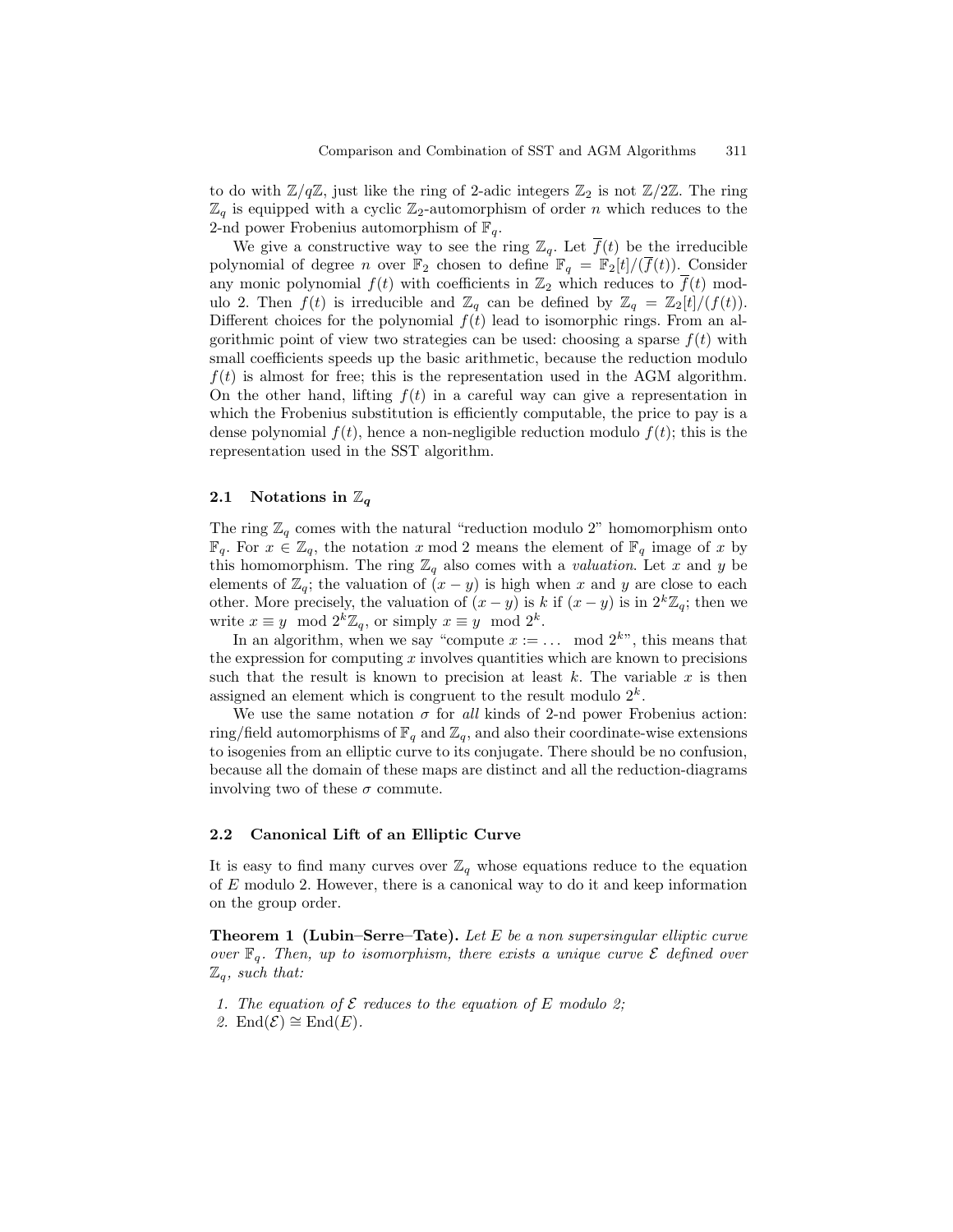A consequence of this theorem is the following commutative diagram

$$
\begin{array}{ccc}\n\mathcal{E} & \xrightarrow{\sigma} & \mathcal{E}^{\sigma} \\
\downarrow & & \downarrow \\
E & \xrightarrow{\sigma} & E^{\sigma}\n\end{array}
$$

where  $\sigma$  on the top arrow is the 2-nd power Frobenius isogeny from  $\mathcal{E}$  to  $\mathcal{E}^{\sigma}$ . This isogeny being of degree 2, the modular equation of degree 2 relates the j-invariants of the canonically lifted curves:

$$
\Phi_2(j(\mathcal{E}), j(\mathcal{E}^{\sigma})) = 0,
$$

where  $\Phi_2(X, Y)$  is the symmetric bivariate polynomial

$$
X^3 + Y^3 - X^2Y^2 + 1488(XY^2 + X^2Y) - 162000(X^2 + Y^2)
$$
  
+ 40773375XY + 8748000000(X + Y) - 157464000000000.

**Notation:** Let c be an element of  $\mathbb{Z}_q$  and let  $\bar{c}$  be its reduction modulo 2. If  $\bar{c}$  is not the *j*-invariant of a supersingular curve, then we denote by  $c^{\dagger}$  the *j*-invariant of the canonical lift of an elliptic curve whose invariant is  $\overline{c}$ .

## 3 Satoh–Skjernaa–Taguchi Algorithm

We do not describe all the details of the SST algorithm: we concentrate on the main two steps: firstly the j-invariant of the canonical lift of  $E$  is computed to some precision, then the norm of a quantity is computed, yielding the trace. We refer to the original paper [10] for a description of the missing steps.

#### 3.1 Canonical Lifting of the j-Invariant

We are given  $j(E)$  in  $\mathbb{F}_q \setminus \mathbb{F}_4$ , and we want to compute  $j(\mathcal{E})$ . The value of  $j(\mathcal{E})$  is determined one bit after the other: assume that we know J such that  $J \equiv j(\mathcal{E})$ mod  $2^k$ , then writing  $j(\mathcal{E}) = J + 2^k e$ , and plugging it formally into the equation  $\Phi_2(j(\mathcal{E}), j(\mathcal{E}^{\sigma})) = 0$ , one gets an equation yielding e modulo 2. Hence we have gained one bit on the approximation of  $j(\mathcal{E})$ .

For a more precise setting, we take a Taylor expansion:

$$
0 = \Phi_2(j(\mathcal{E}), j(\mathcal{E})^{\sigma}) = \Phi_2(J + 2^k e, J^{\sigma} + 2^k e^{\sigma})
$$
  
=  $\Phi_2(J, J^{\sigma}) + 2^k e \partial_X \Phi_2(J, J^{\sigma}) + 2^k e^{\sigma} \partial_Y \Phi_2(J, J^{\sigma}) + 2^{2k-1} (element of \mathbb{Z}_q).$ 

In this equation,  $\Phi_2(J, J^{\sigma})$  is zero modulo  $2^k$ , we can therefore divide everything by 2<sup>k</sup>. Furthermore the Kronecker relation implies that  $\partial_X \Phi_2(J, J^{\sigma})$  is zero modulo 2 and that  $\partial_Y \Phi_2(J, J^{\sigma})$  is different from zero modulo 2. Finally we have  $e^{\sigma} \equiv e^2 \mod 2$  and we get

$$
e^2 \equiv \frac{\varPhi_2(J,J^\sigma)}{2^k \partial_Y \varPhi_2(J,J^\sigma)} \mod 2.
$$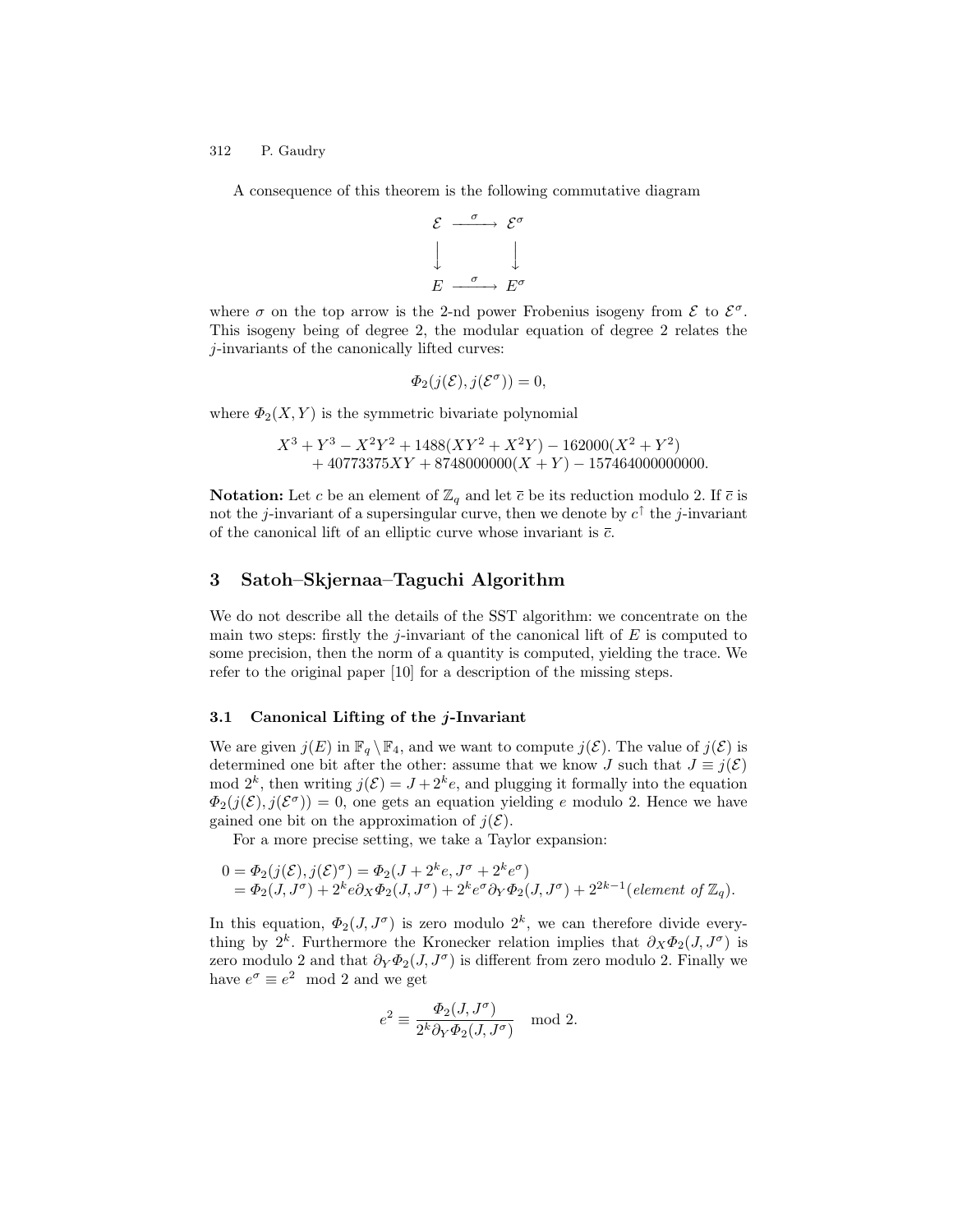To turn this into an algorithm, we need to apply  $\sigma$  to elements of  $\mathbb{Z}_q$ . For this, the polynomial defining  $\mathbb{Z}_q$  over  $\mathbb{Z}_2$  is chosen such that its roots are  $(q-1)$ -th roots of unity. This polynomial is precomputed once for all, for each base field. Hence Frobenius substitution is just reordering the coefficients and reducing modulo the defining polynomial (see [9] for details).

Then we get the following first lifting algorithm: (inverse of Frobenius is used, thus saving the computation of the square root of  $e$  in the previous formula)

Algorithm 1. *Input: j* and a desired precision  $k$ . *Output:*  $j^{\uparrow}$  to precision k. 1.  $d := 1/\partial_Y \Phi_2(\sigma^{-1}(j), j);$ 2.  $y := j$ ; 3. For  $i$  from 1 to  $k-1$  do 4.  $x := \sigma^{-1}(y) \mod 2^{i+1};$ 5.  $y := y - d \Phi_2(x, y) \mod 2^{i+1};$ 6. Return  $y$ ;

In a point counting context, we need  $k \approx \frac{n}{2}$ . Running the *i*-th loop requires 1 Frobenius substitution and  $O(1)$  multiplications of elements of  $\mathbb{Z}_q$  at precision  $2^{i+1}$ . Therefore the cost of Algorithm 1 is in  $O(n^{1+2\mu})$  bit-operations, which is the cost of other lifting methods. Here  $\mu$  is a real such that multiplication of k bit objects can be done in time  $O(k^{\mu})$ .

When looking at what is going on in Step 5, we see that  $\Phi_2(x, y)$  is very close to zero and only the small non-zero piece of information is used to update y. It looks sub-optimal to recompute all the time  $\Phi_2(x, y)$  from scratch: the values of x and y at step  $i+1$  are close to the ones at step i, therefore  $\Phi_2(x, y)$  at step  $i + 1$  can be deduced from its value at step i and some adjustment involving partial derivatives. By precomputing the partial derivatives modulo  $2^W$ , one can update  $\Phi_2(x, y)$  during W iterations, then one needs to recompute one time  $\Phi_2(x, y)$  from scratch before doing again W iterations with only cheap updates. These ideas yield the SST lifting algorithm, a sketch of which is reproduced in Algorithm 2.

In [10] it is shown that Algorithm 2 runs in time  $O(n^{2\mu+1/(\mu+1)})$ , when one chooses  $W = n^{\mu/(\mu+1)}$ . Therefore, it is always better than Algorithm 1, because  $\mu > 1$ . If an FFT-based multiplication algorithm is used,  $\mu = 1 + \varepsilon$ , and we get a complexity of  $O(n^{2.5+\epsilon})$ .

From the lifted  $j$ , a quantity can be derived which is a rational fraction in  $j$ , such that the norm of this quantity gives the trace of E.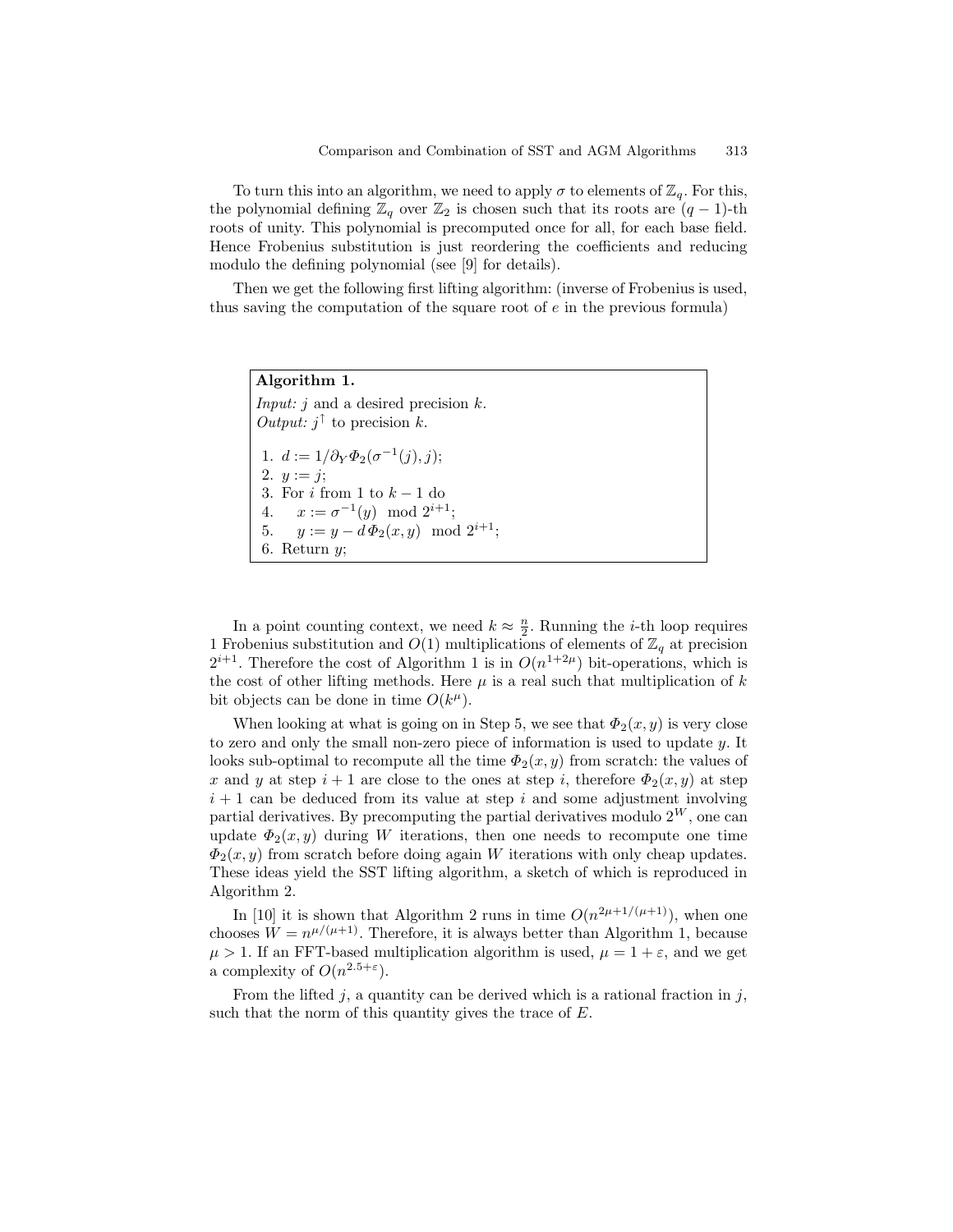Algorithm 2. SST canonical lifting *Input: j* and a desired precision  $k$ ; a parameter  $W$ . *Output:*  $j^{\dagger}$  to precision k. 1.  $y := j^{\uparrow} \mod 2^W$ , computed via Algorithm 1; 2.  $D_X := \partial_X \Phi_2(\sigma^{-1}(y), y) \mod 2^W;$  $D_Y := \partial_Y \Phi_2(\sigma^{-1}(y), y) \mod 2^W;$ 3. For *m* from 1 to  $\lfloor \frac{k-1}{W} \rfloor$  do 4. Lift arbitrarily y modulo  $2^{(m+1)W}$ ; 5.  $V := \Phi_2(\sigma^{-1}(y), y) \mod 2^{(m+1)W};$ 6. For *i* from 0 to  $W - 1$  do<br>7. Compute  $y := j^{\uparrow} \mod$ 7. Compute  $y := j^{\uparrow} \mod 2^{mW+i+1};$ 8. Update  $V := \Phi_2(\sigma^{-1}(y), y) \mod 2^{mW + i + 1};$ // Steps (7) and (8) use only operations modulo  $2^W$ ; 9. Return  $y$ ;

### 3.2 Fast Norm Computation

In [10] a fast norm computation is described, that is well-suited to the case of point-counting in characteristic 2. It is based on the following equation:

$$
Norm(x) = exp(Tr(log(x))),
$$

which holds whenever log and exp converge. Computing a trace is far easier than computing a norm, and the subsequent exponential is very cheap. Therefore the main cost is a log evaluation, which is performed by fast evaluation of power series. We refer to the original paper for details, and will not discuss this part anymore, since the norm computation is a step which has to be done for any variant of the algorithm, and it is not the place where one is better than the other.

# 4 AGM Algorithm

We recall here the principles of the AGM algorithm. We give no proof of the results, they can be derived in the similar manner as for the other point-counting algorithms and are out of the scope of this paper.

## 4.1 The Arithmetic-Geometric Mean (AGM) Sequence

Let  $a_6$  be an element of  $\mathbb{F}_q^*$  and let E be the curve of equation  $y^2 + xy = x^3 + a_6$ with j-invariant  $j(E) = a_6^{-1}$ . We denote also by  $a_6$  an arbitrary element of  $\mathbb{Z}_q$  that reduces to  $a_6$  modulo 2. We then have recursive formulae which give a well-defined sequence  $(A_i, B_i)$  of elements of  $\mathbb{Z}_q$ :

$$
A_0 = 1 + 8a_6, \quad B_0 = 1,
$$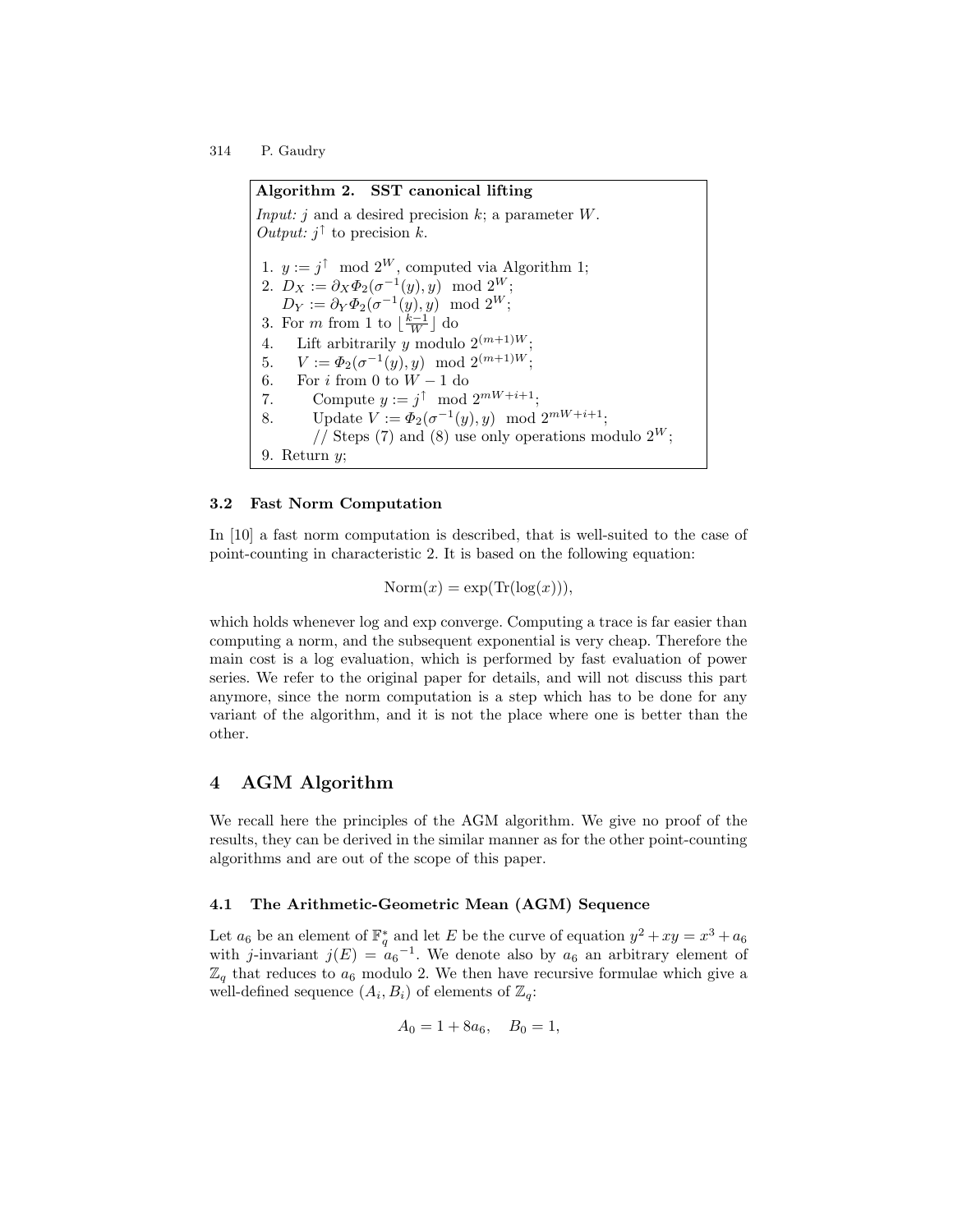$$
A_{i+1} = \frac{A_i + B_i}{2}, \quad B_{i+1} = \sqrt{A_i B_i},
$$

where the square root is chosen to be congruent to 1 modulo 4. Indeed, by induction, we show that if  $A_i \equiv B_i \equiv 1 \mod 4$  and  $\frac{A_i}{B_i} = 1+8\alpha$  for an invertible  $\alpha$ , then the squareroot is possible to be taken and if the one which is chosen is congruent to 1 modulo 4, the same properties hold at step  $i + 1$ .

This sequence  $(A_i, B_i)$  is called the *AGM sequence* and we can associate to it the sequence of elliptic curves  $E_i$  of equations  $y^2 = x(x - A_i^2)(x - B_i^2)$ . We denote by  $j_i$  the *j*-invariant of the curve  $E_i$ .

#### 4.2 Link with Canonical Lifting

It is well known that AGM is linked to isogenies of degree 2 between elliptic curves. This in turn gives a link with the canonical lifting as follows:

**Theorem 2.** Let  $j_i$  be the j-invariant of the curve  $E_i$  attached to the AGM sequence. Then the sequence  $j_i$  verifies:

$$
j_0 \equiv a_6^{-2} \mod 2,
$$
  

$$
j_{i+1} \equiv j_i^2 \mod 2,
$$
  

$$
j_i \equiv j_i^{\dagger} \mod 2^{i+2}.
$$

The first assertion shows that  $E_0$  is isomorphic to the conjugate of a lift of the initial curve  $E$  modulo 2. The second relation states that all the curves  $E_i$ also reduce modulo 2 to conjugates of the curve  $E$  (up to isomorphism). The third one is the heart of the AGM algorithm: it means that when progressing along the AGM sequences, we get closer and closer to the canonical lift.

This yields immediately a straightforward algorithm for computing the canonical lift. Starting with the initial values of  $(A_0, B_0)$ , we apply the recursive formula to compute successive values of  $(A_i, B_i)$ . After k steps, we can compute the  $j$ -invariant of the associated curve which is close to the canonical lifting of a conjugate of E up to precision about  $2^k$ .

The link with the trace is given by the following result:

**Theorem 3.** Let  $i > 0$  and let  $c_i$  be  $\text{Norm}_{\mathbb{Z}_q/\mathbb{Z}_p}\left(\frac{A_{i+1}}{A_i}\right)$  $\frac{\lambda_{i+1}}{A_i}$ . Then

$$
c_i + \frac{q}{c_i} \equiv \text{Tr}(E) \mod 2^{i+4}
$$

.

A point-counting algorithm follows easily: one computes the AGM sequence with enough steps, then a norm computation gives the trace of the initial curve up to some precision which is equal to the number of steps plus a constant. A practical complication arises: on a computer one cannot really deal with elements of  $\mathbb{Z}_q$ , but with truncated ones. At first sight, it seems that we need a high starting precision for  $A_0$  and  $B_0$ , because we get less and less significant digits on  $A_i$  and  $B_i$  when at the same time the  $j_i$  gets closer to the canonical lift. This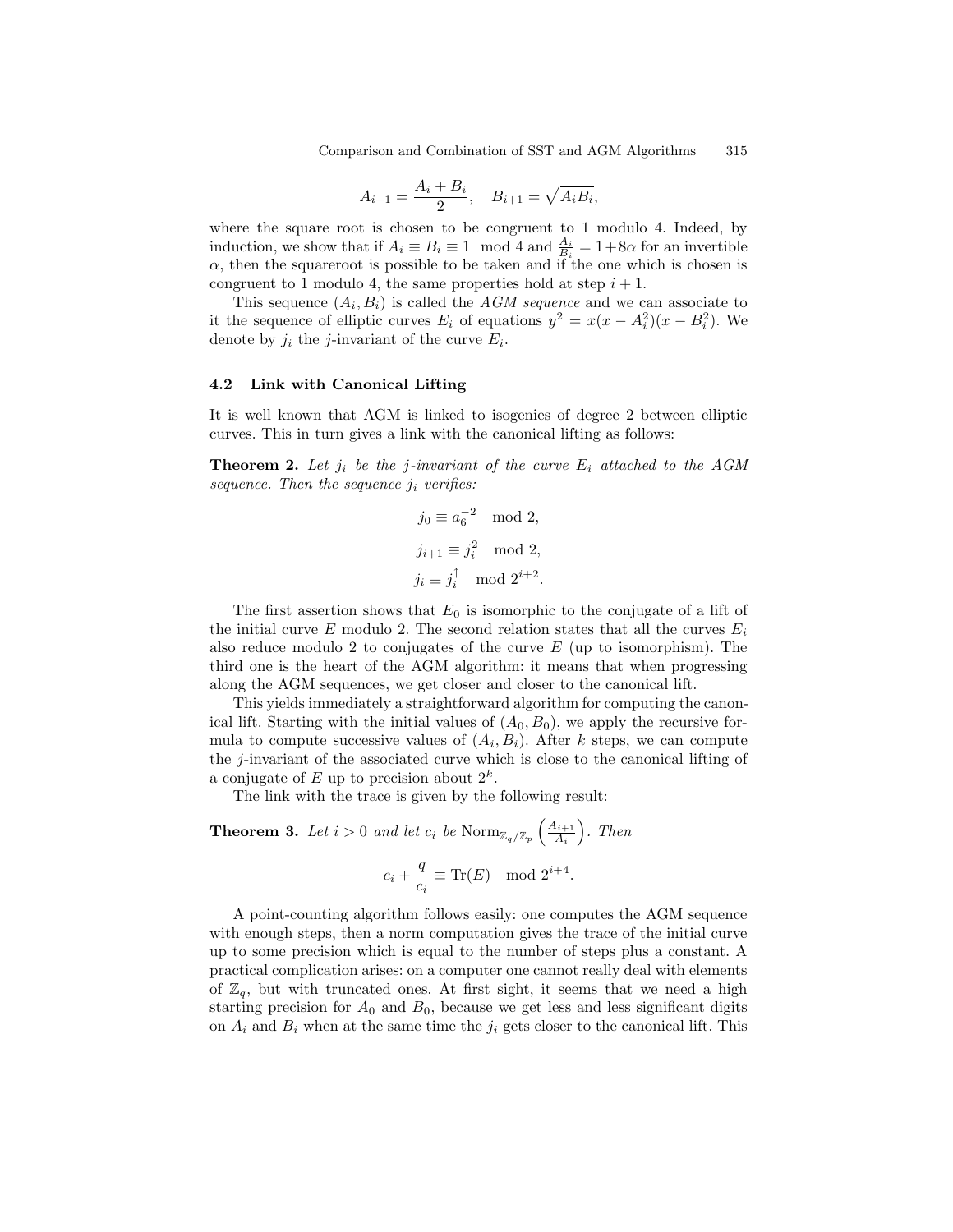problem can be overturned by adding arbitrary noise to  $A_i$  and  $B_i$  just before doing an operation which "loses" precision like a square root or a division by 2. After having cleaned the details we get the following algorithm:

Algorithm 3. AGM point-counting Input:  $a_6$  in  $\mathbb{F}_{2^n}^*$ . Output: Trace of the curve  $y^2 + xy = x^3 + a_6$ . 1.  $a := 1 + 8a_6 \mod 16$ ;  $b := 1 \mod 16$ ;  $k := 4$ ; 2. Repeat until  $k = \lceil \frac{n}{2} \rceil + 3$ : 2. Repeat until  $k = \lceil \frac{n}{2} \rceil + 3$ : 3. Lift arbitrarily a and b modulo  $2^{k+2}$ ; 4.  $(a, b) := \left(\frac{a+b}{2} \mod 2^{k+1}, \sqrt{ab} \mod 2^{k+1}\right);$ 5.  $k := k + 1;$ 6.  $a' := \frac{a+b}{2}$ ; 7. Return Norm $\left(\frac{a'}{a}\right)$  mod  $2^{\lceil \frac{n}{2} \rceil + 2}$  as a signed integer in  $\left[-2\sqrt{2^n}, 2\sqrt{2^n}\right]$ .

## 4.3 Runtime Analysis

The AGM algorithm requires  $O(n)$  operations between elements of  $\mathbb{Z}_q$  with maximal precision in  $O(n)$ , and then a norm computation. As said before, the norm computation will not be discussed here, because it is the same in every algorithm. The cost of the lifting process is in  $O(n^{1+2\mu})$ , which is the same as Algorithm 1. Hence Algorithm 2 by Satoh–Skjernaa–Taguchi is asymptotically faster than the AGM for the lifting phase (but requires precomputation). However the AGM algorithm has a very low constant, due to the small number of operations at each step and the fact that a sparse defining polynomial for  $\mathbb{Z}_q$  can be used. The figures given in [10] suggest that for cryptographical sizes, AGM remains faster.

# 5 AGM-Aided SST Algorithm

The AGM algorithm as stated before does not appear to be mixable with the SST idea. Therefore, before doing so we need to rewrite it in a univariate way to reveal the hidden modular equation which can then be used instead of  $\Phi_2$  in the SST algorithm. This is also this version of the AGM algorithm that we shall use for the comparison and the implementation in the next sections. We do not expect any speed difference between the univariate and the bivariate AGM.

#### 5.1 Univariate AGM Algorithm

Taking again the AGM sequence as a starting point, we define a new sequence

$$
\lambda_i = \frac{A_i}{B_i}.
$$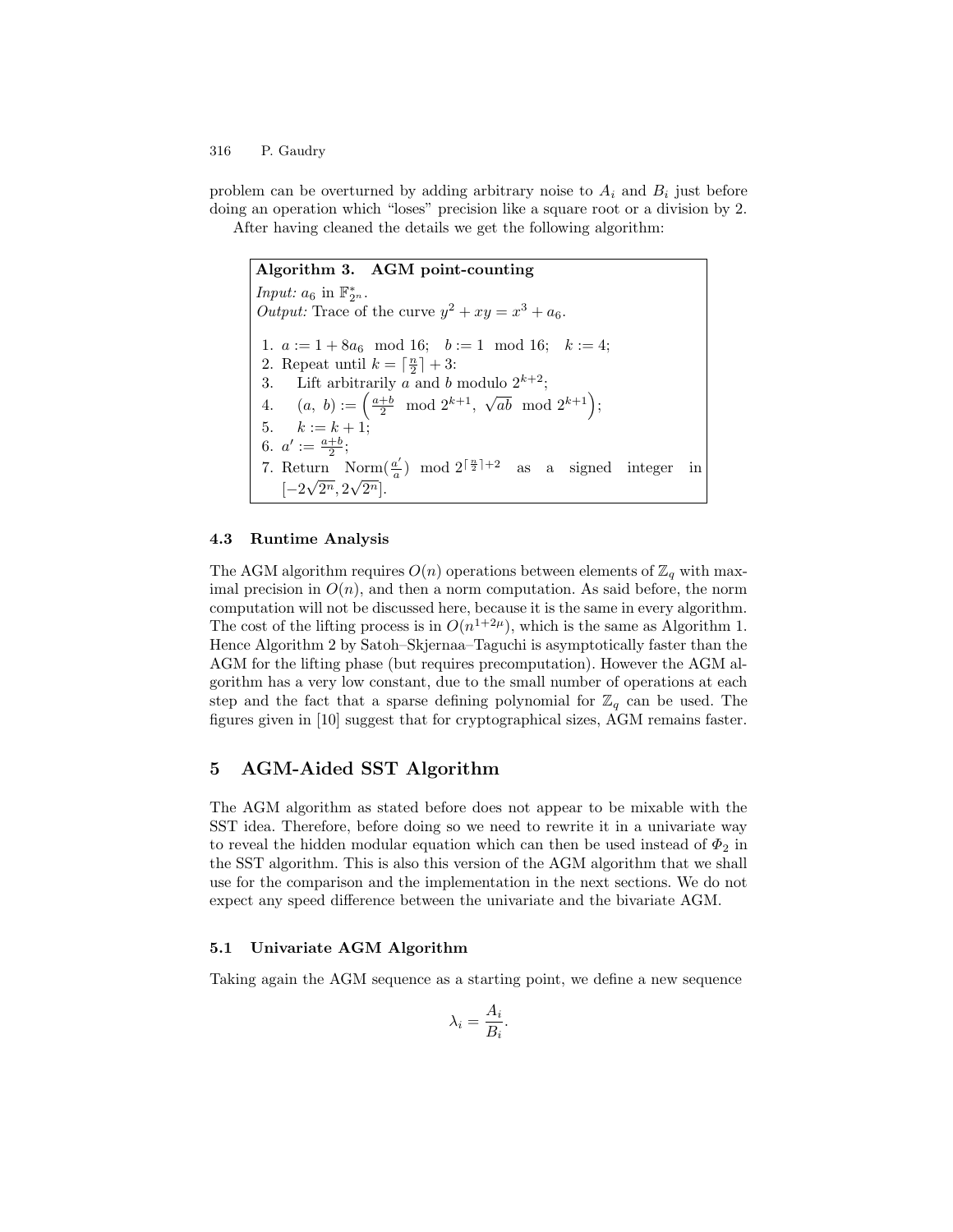The corresponding curves have equation  $y^2 = x(x-1)(x-\lambda_i^2)$ . An easy computation shows that  $\lambda_{i+1}$  can be computed directly from  $\lambda_i$  by

$$
\lambda_{i+1} = \frac{1 + \lambda_i}{2\sqrt{\lambda_i}}.
$$

Another important fact is that  $\lambda_{i+1} \equiv \lambda_i^{\sigma} \mod 2^{i+4}$ , which corresponds to the fact that we are jumping from a curve to an approximation of its conjugate.

The corresponding univariate AGM algorithm is as follows:

Algorithm 4. Univariate AGM Input:  $a_6$  in  $\mathbb{F}_{2^n}^*$ . Output: Trace of the curve  $y^2 + xy = x^3 + a_6$ . 1.  $\lambda := 1 + 8a_6 \mod 16; \quad k := 4;$ 2. Repeat until k is  $\left\lceil \frac{n}{3} \right\rceil + 3$ : 3. Lift arbitrarily  $\lambda$  modulo  $2^{k+2}$ ; 4.  $\lambda := \frac{1+\lambda}{2\sqrt{\lambda}} \mod 2^{k+1};$ 5.  $k := k + 1;$ 6. Return  $\mathrm{Norm}(\frac{2\lambda}{1+\lambda})$  mod  $2^{\lceil \frac{n}{2} \rceil+2}$  as a signed integer in  $[-2\sqrt{2^n}, 2\sqrt{2^n}].$ 

Implementation of the Square Root. The main step of this algorithm is Step (4) in which we have to compute the inverse of the square root of  $\lambda$  and to multiply the result by  $\frac{1+\lambda}{2}$ . The inverse of the square root is computed via a Newton iteration that can be done without inversion. First we note that  $\lambda$  is always of the form  $\lambda \equiv 1+8\alpha \mod 16$ . Then  $\frac{1}{\sqrt{2}}$  $\frac{1}{\lambda} \equiv 1-4\alpha \mod 8$ , and this will be the initialization of the lift. Then the iteration is

$$
x_{n+1} := x_n + \frac{x_n}{2}(1 - \lambda x_n^2).
$$

If for some *n*,  $x_n$  is congruent to  $\frac{1}{\sqrt{2}}$  $\frac{1}{\lambda}$  modulo  $2^k$ , then one can show that  $x_{n+1}$  is equal to  $\frac{1}{\sqrt{2}}$  $\frac{1}{\lambda}$  modulo  $2^{2k-1}$  (see for instance Lemma 2.7 in [2]).

#### 5.2 Modified Modular Equation

In the previous algorithm, the  $\lambda_i$  which is computed at the last step of the loop is (the conjugate of) a solution of the following equations:

$$
Z \equiv 1 + 8a_6 \mod 16,
$$
  

$$
(Z^{\sigma})^2 (1+Z)^2 - 4Z \equiv 0 \mod 2^i
$$

.

But this is precisely this kind of system that SST algorithm is meant to solve. It remains to remove the leading non-significant bits in  $\lambda_i$  and to prove the same result on partial derivatives that made Algorithm 1 work.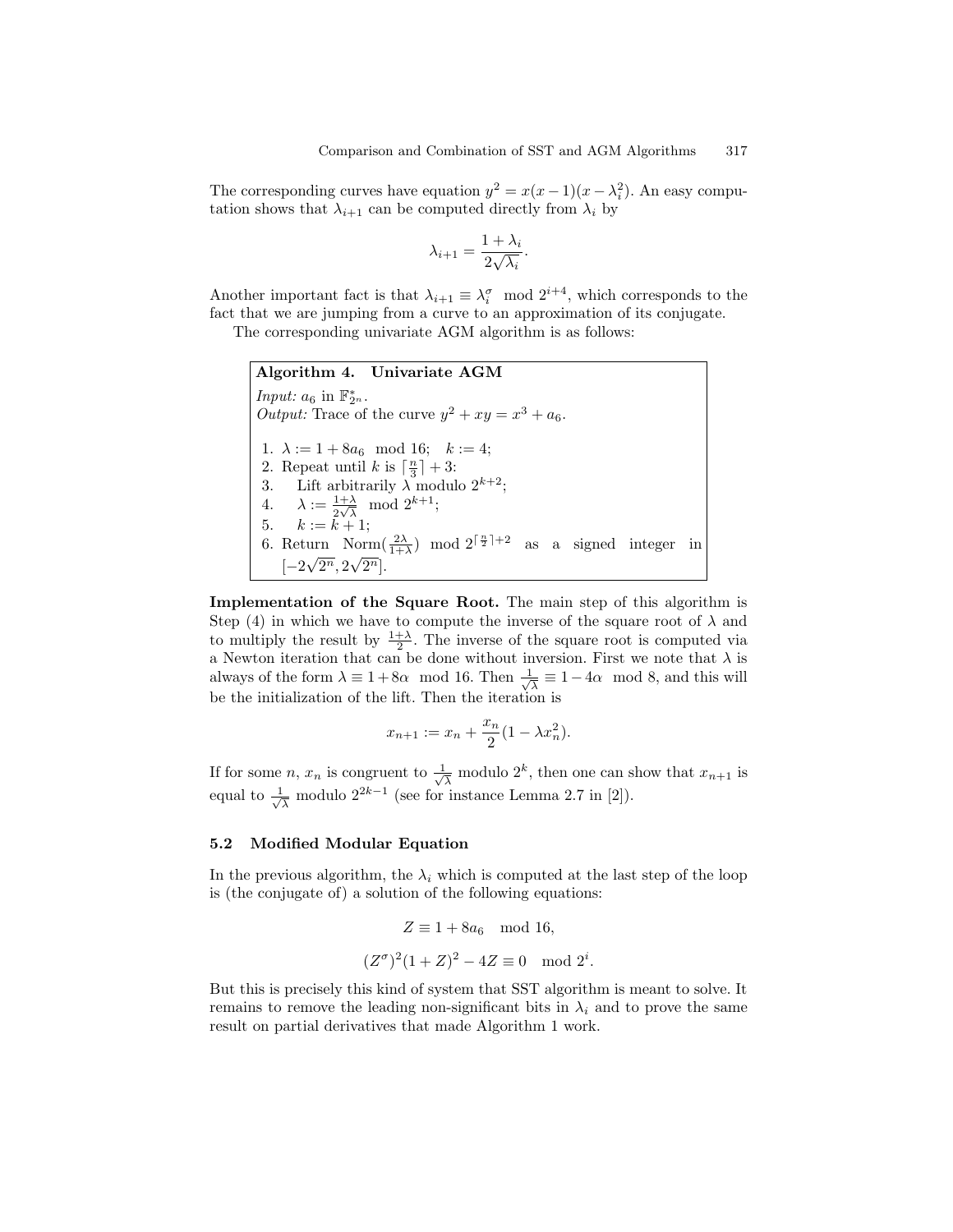Let  $E(X, Y)$  be the AGM modular equation:

$$
E(X,Y) = Y^2(1+X)^2 - 4X = 0.
$$

We make a change of variables  $X \leftarrow 1 + 8X, Y \leftarrow 1 + 8Y$ , and the modular equation becomes:

$$
\tilde{E}(X,Y) = (X + 2Y + 8XY)^2 + Y + 4XY = 0,
$$

which has to be solved, subject to the conditions that  $X$  is known and non-zero modulo 2 and  $Y = X^{\sigma}$ .

The partial derivatives of  $\tilde{E}$  evaluated at  $(X, Y)$  give

$$
\begin{array}{c} \partial_X \tilde{E}(X,Y) = 2(X+2Y+8XY)(1+8Y)+4Y \\ \partial_Y \tilde{E}(X,Y) = (1+4X)(1+4(X+2Y+8XY)) \end{array}
$$

This proves that  $\partial_X \tilde{E}(X, Y)$  is congruent to 0 modulo 2, whereas  $\partial_Y \tilde{E}(X, Y)$ is 1 modulo 2, thus yielding the required asymmetry for the SST algorithm to converge. Note also that the partial derivative with respect to  $Y$  is 1 modulo 2, so that it is no longer necessary to compute  $d$  in Step  $(1)$  of Algorithm 1.

#### 5.3 Modified Satoh–Skjernaa-Taguchi (MSST) Algorithm

According to the previous section, it is possible to use SST algorithm to compute the lifted invariant of the curve (or more precisely some kind of Legendre's invariant of the canonical lift of the curve). It remains to compute the data whose norm will give the result. This is actually much simpler than in the original SST algorithm: transposing the results of the AGM method, we can see that if  $\lambda$  is a solution of  $\tilde{E}(X, X^{\sigma})$  and  $\lambda \equiv a_6 \mod 2$  then the following holds:

$$
\operatorname{Tr}(E) \equiv \operatorname{Norm}\left(\frac{1}{1+4\lambda}\right) \mod 2^n.
$$

We obtain Algorithm 5.

The advantage of the MSST algorithm is 2-sided: firstly the modular equation is smaller thus reducing by a constant factor the number of operations, secondly the intermediate step between the lift and the norm does not exist any more, thus simplifying the code and giving a slight speed-up.

# 6 Theoretical Comparison

The MSST algorithm is always faster than the plain SST algorithm because it involves strictly less operations. It remains to compare it to the AGM algorithm.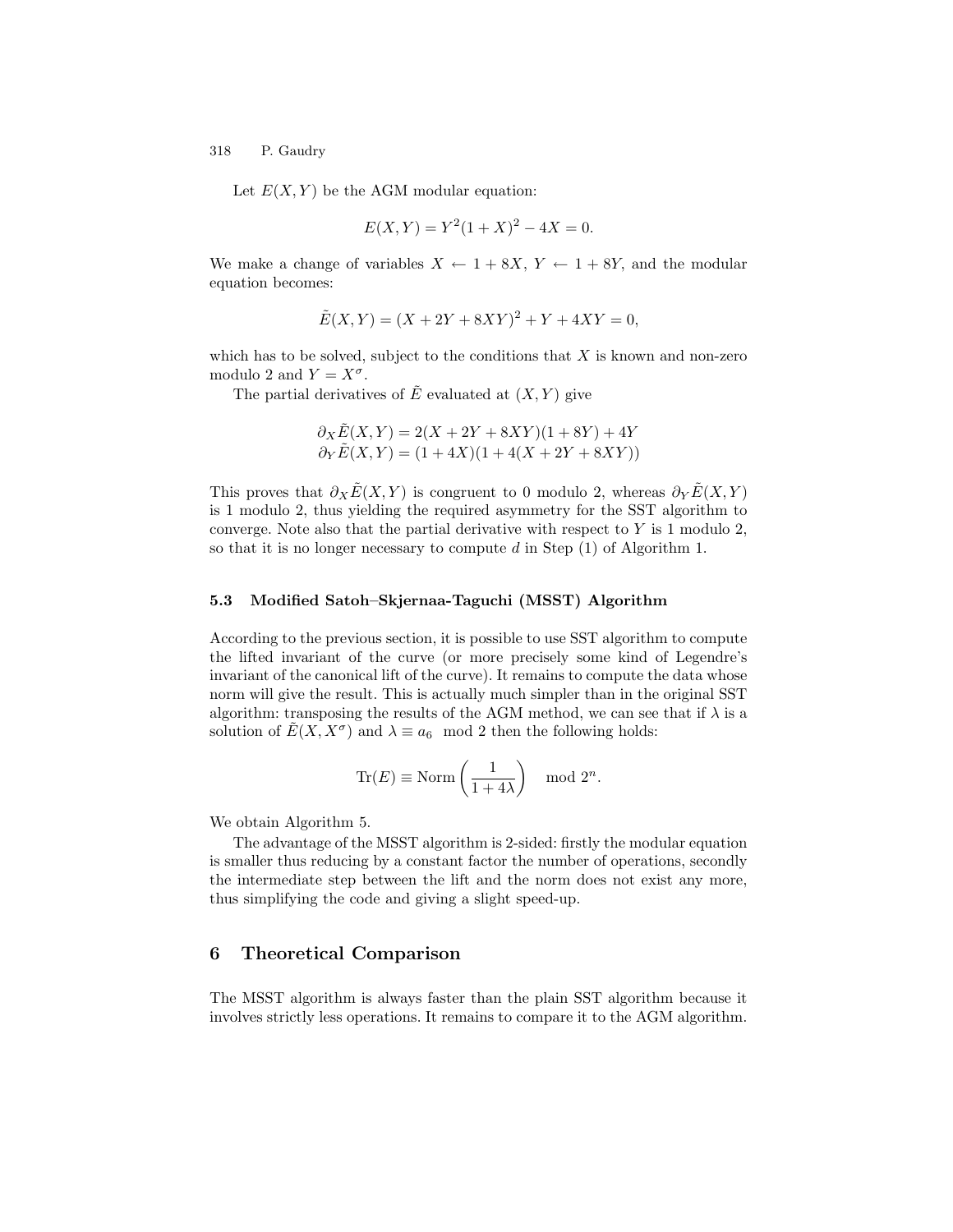Algorithm 5. MSST point-counting Input:  $a_6$  in  $\mathbb{F}_{2^n}^{\times}$ . Output: Trace of the curve  $y^2 + xy = x^3 + a_6$ . 1.  $y := a_6$ ; // arbitrary lift to  $2^W$ . 2. For  $i$  from 1 to  $W-1$  do 3.  $x := \sigma^{-1}(y) \mod 2^{i+1};$ 4.  $y := y - \tilde{E}(x, y) \mod 2^{i+1};$ 5.  $x := \sigma^{-1}(y) \mod 2^W;$ 6.  $D_X := \partial_X \tilde{E}(x, y) \mod 2^W; \quad D_Y := \partial_Y \tilde{E}(x, y) \mod 2^W;$ 7. For *m* from 1 to  $\lceil \frac{n}{2W} \rceil$  do 8. Lift arbitrarily y modulo  $2^{(m+1)W}$ ; 9.  $x := \sigma^{-1}(y) \mod 2^{(m+1)W};$ 10.  $V := \tilde{E}(x, y) \mod 2^{(m+1)W};$ 11. For *i* from 0 to  $W - 1$  do // break if  $i + mW \geq \lceil \frac{n}{2} \rceil$ 12.  $\Delta_Y := -2^{-mW}V \mod 2^W;$ 13.  $\Delta_X := \sigma^{-1}(\Delta_Y) \mod 2^W;$ 14.  $y := y + 2^{mW} \Delta_Y \mod 2^{(m+1)W};$ 15.  $V := V + 2^{mW} (D_X \Delta_X + D_Y \Delta_Y) \mod 2^{(m+1)W};$ 16. Return Norm $\left(\frac{1}{1+4y}\right)$  mod  $2^{\lceil \frac{n}{2} \rceil+2}$  as a signed integer in  $[-2\sqrt{2^n}, 2\sqrt{2^n}].$ 

### 6.1 Constraint Environments

In a constraint environment it might be preferable to choose an algorithm for which no precomputation need to be stored and the RAM requirement stays low. In this context, the AGM algorithm (with the norm computation replaced by an extra loop) is by far the best choice. However, one should keep in mind that for a reasonable key-size, the amount of precomputed data to be stored for the SST algorithm is not so high: this is essentially two elements of  $\mathbb{Z}_q$  at maximal precision; for instance, for  $\mathbb{F}_{2^{163}}$ , it is only a few kilo-bytes. This might be too much for a smart card, but this is not a problem on a PDA.

We consider as unlikely that someone really wants to count points in a highly constraint environment. Indeed, this kind of computation is required during the setup of the system parameters and the result does not need at all to be secret. Hence a card can ask to the server to do the computation if a new parameter setting is required.

In the following, we shall therefore concentrate on the case where we have no constraints and a machine word size of 32 bits (still the most common for PC's).

### 6.2 Assumptions

We recall that we are interested in cryptographically useful sizes. In that case, it has been shown in [10] that in the SST algorithm it is not worthwhile to use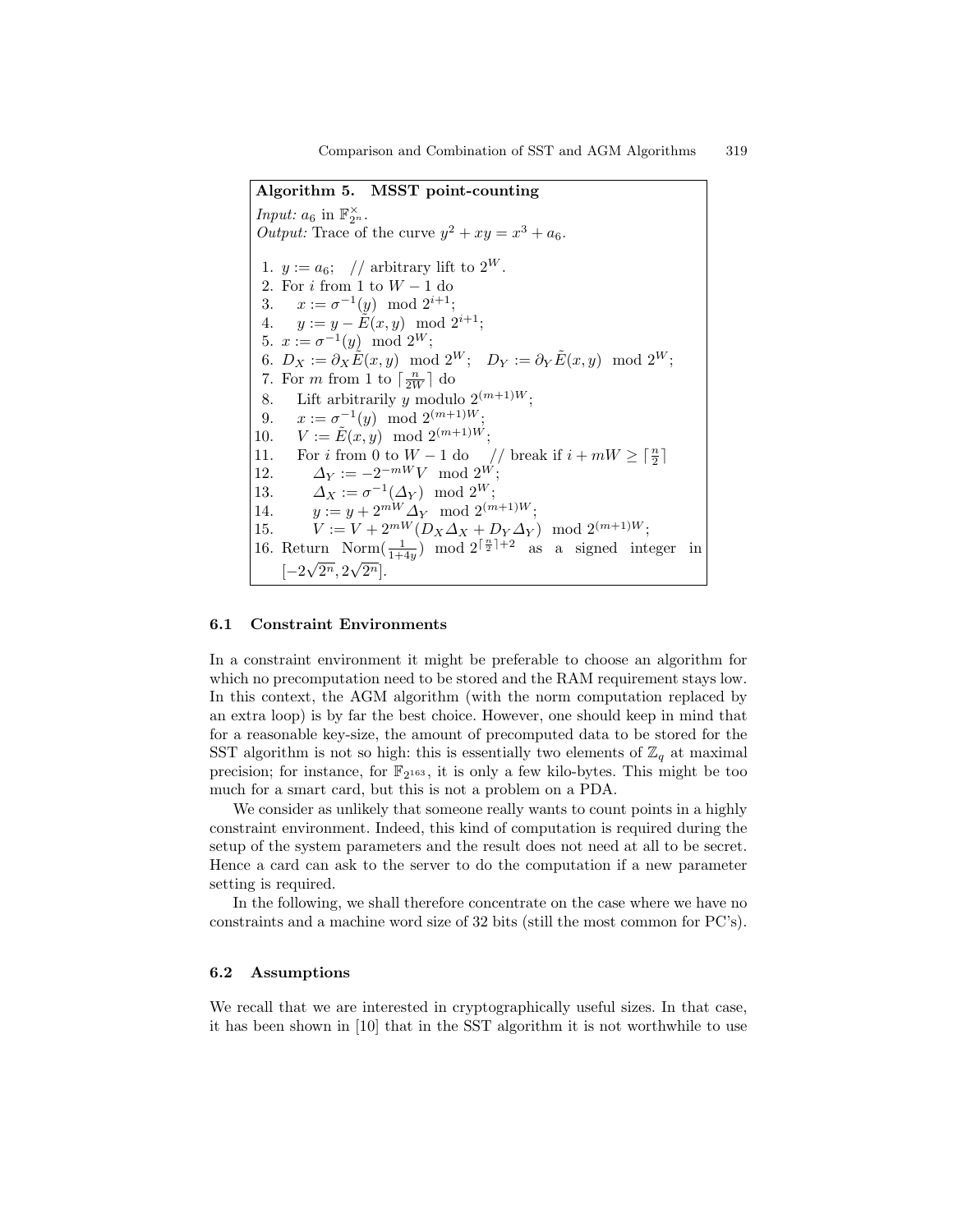a W parameter different from the machine word size. Therefore we shall always consider that  $W = 32$  is the optimal parameter for the MSST algorithm.

Another assumption we make is that multiplying integers of size less than the machine word size is not significantly faster than multiplying integers of size exactly the machine word size. At first sight, this assumption looks reasonable since the assembly instructions for multiplying bytes or short integers usually do not require much less cycles than the instruction for long integers. In fact this is a bit misleading because in both AGM and MSST algorithms several of these operations are parallelizable, one could therefore pack several small integers in a word size integer and perform several multiplication at once, or one could also use specific multimedia instruction like the MMX or SSE2 instruction set in the case of the Pentium. Using those could speed-up both the algorithms and we shall consider that we do not penalize one or the other by always using machine-word-size arithmetic.

#### 6.3 Cost Analysis

In this section we compare the lifting parts of the AGM and the MSST algorithm. In MSST, we use a dense defining polynomial for  $\mathbb{Z}_q$  in order to speed-up the Frobenius substitution computation. Therefore the reduction modulo the defining polynomial subsequent to a multiplication or a square is costly. On the other hand, in the AGM we have no Frobenius substitution to perform and it is possible to use a sparse defining polynomial, leading to an almost free reduction. Therefore, reductions will be counted in the MSST algorithm whereas we shall neglect them in the AGM. In MSST, with the dense polynomial, Frobenius substitution can be done at a cost of roughly one multiplication and one reduction, as explained in [9]. We do not count additions and other simpler operations.

We use the following notations for the basic operations in  $\mathbb{Z}_q$ :

- P : unreduced product
- S : unreduced square
- $R$ : reduction modulo defining polynomial

Furthermore, we can add an index  $i$  to each of these symbols to indicate the number of W-bit-digits of each operand.

**MSST Algorithm** The cost to evaluate the modular equation  $\tilde{E}$  is  $P + S + 2R$ . Each of its partial derivatives can be evaluated at a cost of  $2P + 2R$ , and if one wants both derivatives, one can share the result of one product and get a cost of  $3P + 3R$ .

Steps  $(2)-(4)$  cost  $(W - 1)(2P_1 + S_1 + 3R_1)$ .

Steps (5)-(6) cost  $4P_1 + 4R_1$ .

Next we analyze the cost of Steps  $(8)-(15)$  for each value of m:

Steps (9)-(10) cost  $2P_{m+1} + S_{m+1} + 3R_{m+1}$ .

Steps (12)-(15) cost  $W(3P_1 + 2R_1)$ . Indeed, the multiplications by powers of 2 are for free, and one reduction can be saved at step (15). Actually, as explained in [10], some operations could be done on one bit operands.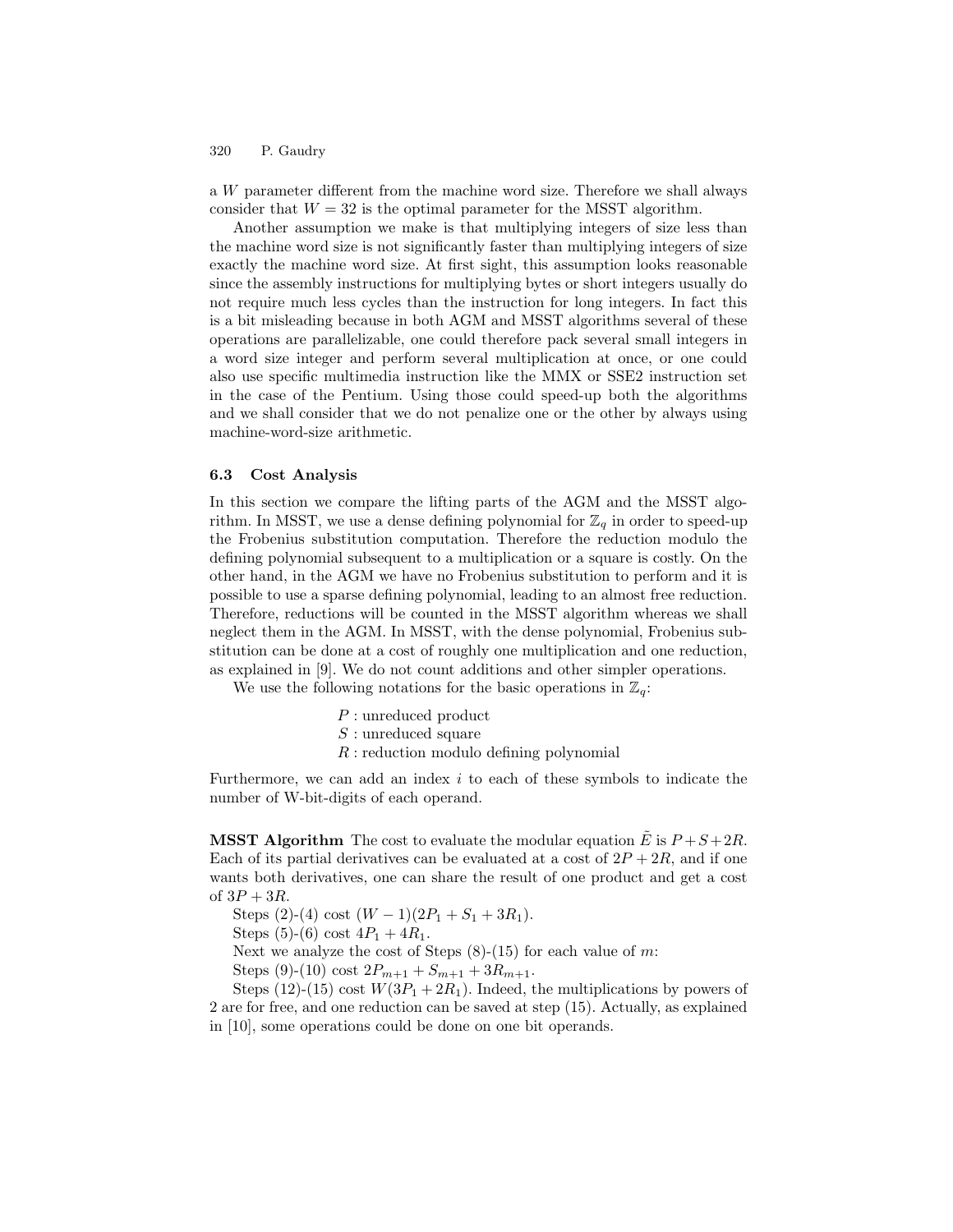If we need to lift to precision  $k$ , the total cost of MSST is then

$$
(3k-W+2)P_1+(2k+W+1)R_1+(W-1)S_1+\sum_{1\leq m\leq \lceil\frac{k-W}{W}\rceil}(2P_{m+1}+S_{m+1}+3R_{m+1}).
$$

We then apply this formula with  $W = 32$ , for two base fields. For  $\mathbb{F}_{2^{163}}$ , we need a precision  $k = 82$ , and we get

$$
C_{M SST}(163) = 216P_1 + 31S_1 + 197R_1 + 2P_2 + S_2 + 3R_2 + 2P_3 + S_3 + 3R_3.
$$

For  $\mathbb{F}_{2^{239}}$ , we need a precision  $k = 120$ , and we get

$$
C_{MSST}(239) = 330P_1 + 31S_1 + 273R_1 + 2P_2 + S_2 + 3R_2 + 2P_3 + S_3 + 3R_3
$$
  
+2P<sub>4</sub> + S<sub>4</sub> + R<sub>4</sub>.

Hence we readily notice that for cryptographical sizes, only few operations require multiprecision arithmetic.

AGM Algorithm As said above, we study the univariate AGM instead of the bivariate one. The key step is then clearly Step (4), and in this step the crucial part is the Newton iteration for computing the inverse of  $\sqrt{\lambda}$ :

$$
x_{n+1} := x_n + \frac{x_n}{2}(1 - \lambda x_n^2).
$$

As usual for a Newton iteration, we need to have operations with variable precision. If we want to compute  $x_{n+1}$  with precision k from  $x_n$  known at precision roughly  $k/2$ , at first sight it requires one square and two products computed modulo  $2^k$ . However this can be improved:  $(1 - \lambda x_n^2)$  is zero at precision  $k/2$ , because  $x_n$  is already a good approximation of the result. Hence when we multiply this further by  $x_n$ , this is actually a multiplication at precision  $k/2$  that has to be performed. One step further is explained by Karp and Markstein in [6]: the "self-correctingness" of this iteration allows to compute  $\lambda x_n^2$  with two multiplications of an operand at precision k and the other at precision  $k/2$ .

We note however that in our case a square ideally costs roughly one half of a product and that this "Full times Half" precision product saves one fourth of the operations. Thus the trick of Karp and Markstein does not help in our case.

Estimating the number of operations in a Newton iteration is not that easy, due to the variable precision. To simplify the formulae we shall consider that the precision is exactly doubled at each step (whereas in fact one bit is lost). On the other hand this is easy to write a short program that emulate the algorithm and count the number of operations and the precision required, because there is no branching depending on the input data. Hence for a given base field, it is much simpler to run this emulation to evaluate the cost. We shall compare the results given by both approaches.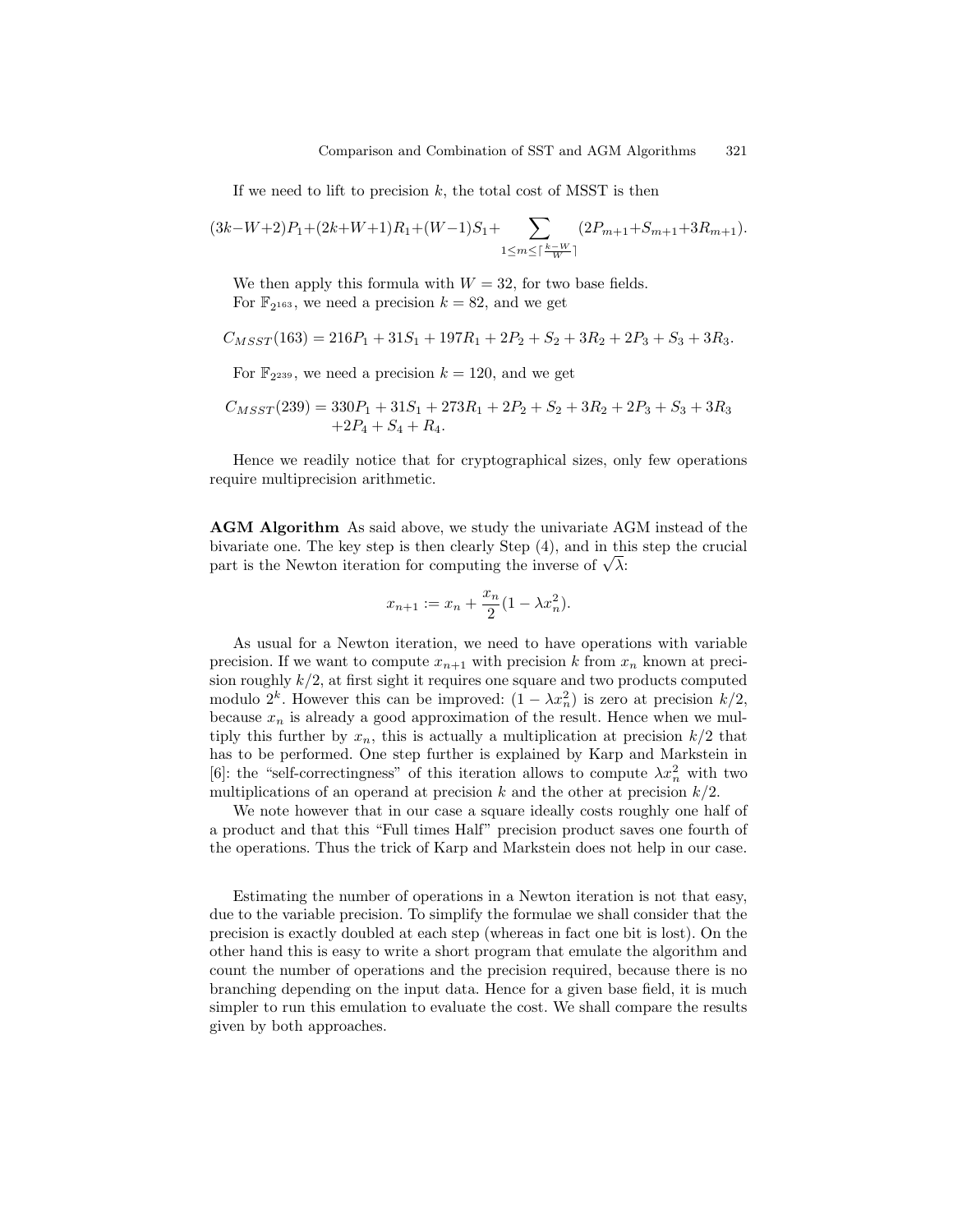Cost of one lift in single precision. The cost of the Newton iteration to get the inverse of the square root at a precision between  $2^{k-1}$  and  $2^k < W$  is  $(k-1)(2P_1 + S_1)$ . After the lift one has to multiply the result by  $\frac{1+\lambda}{2}$ , which  $\text{cost}$  another  $P_1$ .

Cost of the first W iterations. We split the interval  $[0, W]$  into pieces where the cost of the iterations are the same, and add them all. We get the following formula for the cost:

$$
\sum_{\leq k \leq \log_2(W)} (k-1)2^{k-1}(2P_1 + S_1) + WP_1,
$$

which simplifies to

 $2<sub>i</sub>$ 

$$
(2 + W(\log_2(W) - 2))(2P_1 + S_1) + WP_1.
$$

Cost of the W iterations between precision W and  $2W$ . The last step in a Newton iteration is done at precision of two W-bit digits and all the others are at precision 1. Furthermore, for each lift, the number of iteration at precision 1 is always  $(\log_2(W) - 1)(2P_1 + S_1)$ . Hence the cost of all the second W operations is

$$
W\Big((\log_2(W)-1)(2P_1+S_1)+P_1+2P_2+S_2\Big).
$$

In this formula, we took into account the fact that in the last iteration at precision 2, one operation has only to be done at precision 1.

Cost of the W iterations between precision 2W and 3W. The last step in a Newton lift is done at a precision of 3 digits, thus reducing to compute the result at a precision between  $W$  and  $1.5W$ . The penultimate step is therefore at a precision of 2 digits, and the remaining steps are done at precision 1. The overall cost is then

$$
W\Big((\log_2(W)-1)(2P_1+S_1)+P_1+2P_2+S_2+2P_3+S_3\Big).
$$

Cost of the W iterations between precision 3W and 4W. The last step in a Newton lift is done at a precision of 4 digits, and the penultimate is done at a precision of 2 digits. The others steps are done at precision 1. Hence the following overall cost:

$$
W\Big((\log_2(W)-1)(2P_1+S_1)+P_1+2P_2+S_2+2P_4+S_4\Big).
$$

Cost of one iteration at a precision of  $k$  digits. The Newton iteration starts as always by  $(\log_2(W) - 1)$  operations at a precision of 1 digit. Then there are  $O(\log_2(k))$  operations at a precision of at most k digits. Including the cost of the multiplication by  $\frac{1+\lambda}{2}$ , there is at least  $2P_k + S_k$ .

We apply now our analysis to the same cases than for the MSST algorithm, namely  $n = 163$  and  $n = 239$ , with  $W = 32$ .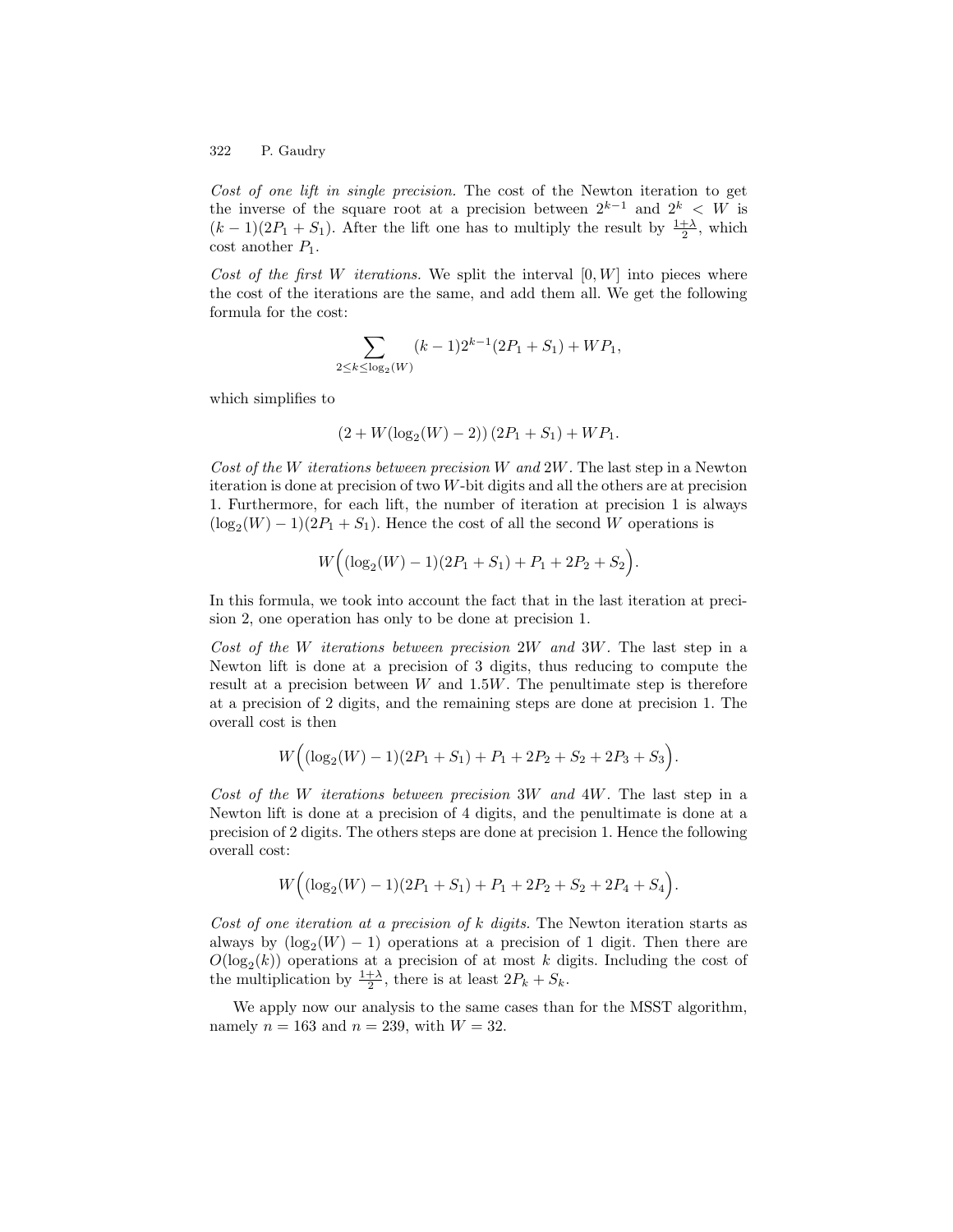We get

$$
C_{AGM,th}(163) = 696P_1 + 306S_1 + 104P_2 + 52S_2 + 40P_3 + 20S_3,
$$

and

$$
C_{AGM,th}(239) = 1038P_1 + 458S_1 + 180P_2 + 90S_2 + 64P_3 + 32S_3 + 52P_4 + 26S_4.
$$

With the emulation program mentioned above we get:

$$
C_{AGM,emu}(163) = 694P_1 + 303S_1 + 109P_2 + 57S_2 + 45P_3 + 23S_3,
$$

and

$$
C_{AGM,emu}(239) = 1033P_1 + 452S_1 + 188P_2 + 98S_2 + 64P_3 + 32S_3 + 57P_4 + 29S_4.
$$

These values are close enough to justify the simplifications we made in our analysis.

### 6.4 Comparison

We first compare the cost of the lifting up to precision  $W = 32$ , where all the operations that take place are single precision. We have to compare

$$
62P_1 + 31S_1 + 93R_1 \quad \text{and} \quad 228P_1 + 98S_1.
$$

This clearly depends on the relative costs of  $R_1$  and  $P_1$ . It is always possible to do a reduction at the cost of two products, once a small precomputation is done (see [14], page 247). Hence  $R_1 \leq 2P_1$ . Note that in our implementation (see below) we got a ratio close to 1.5. Also  $S_1$  is usually about 1.5 faster than  $P_1$ . With these ratios, the advantage is on MSST side.

Next, we compare the costs for gaining  $W$  bits of precision at a higher level. This corresponds to one iteration of Steps (8)-(15) in MSST or W loops of AGM. Let  $k$  be the number of digits corresponding to the precision. In MSST, the cost is

$$
2P_k + S_k + 3R_k + 96P_1 + 64R_1,
$$

whereas in AGM we have

$$
64P_k + 32S_k + \cdots + 256P_1 + 128S_1,
$$

where the dots contain operations at a precision strictly between  $1$  and  $k$  digits.

Hence MSST is clearly faster than than AGM, and the difference increases with the size of the basefield, due to the higher number of operations at multiprecision in AGM.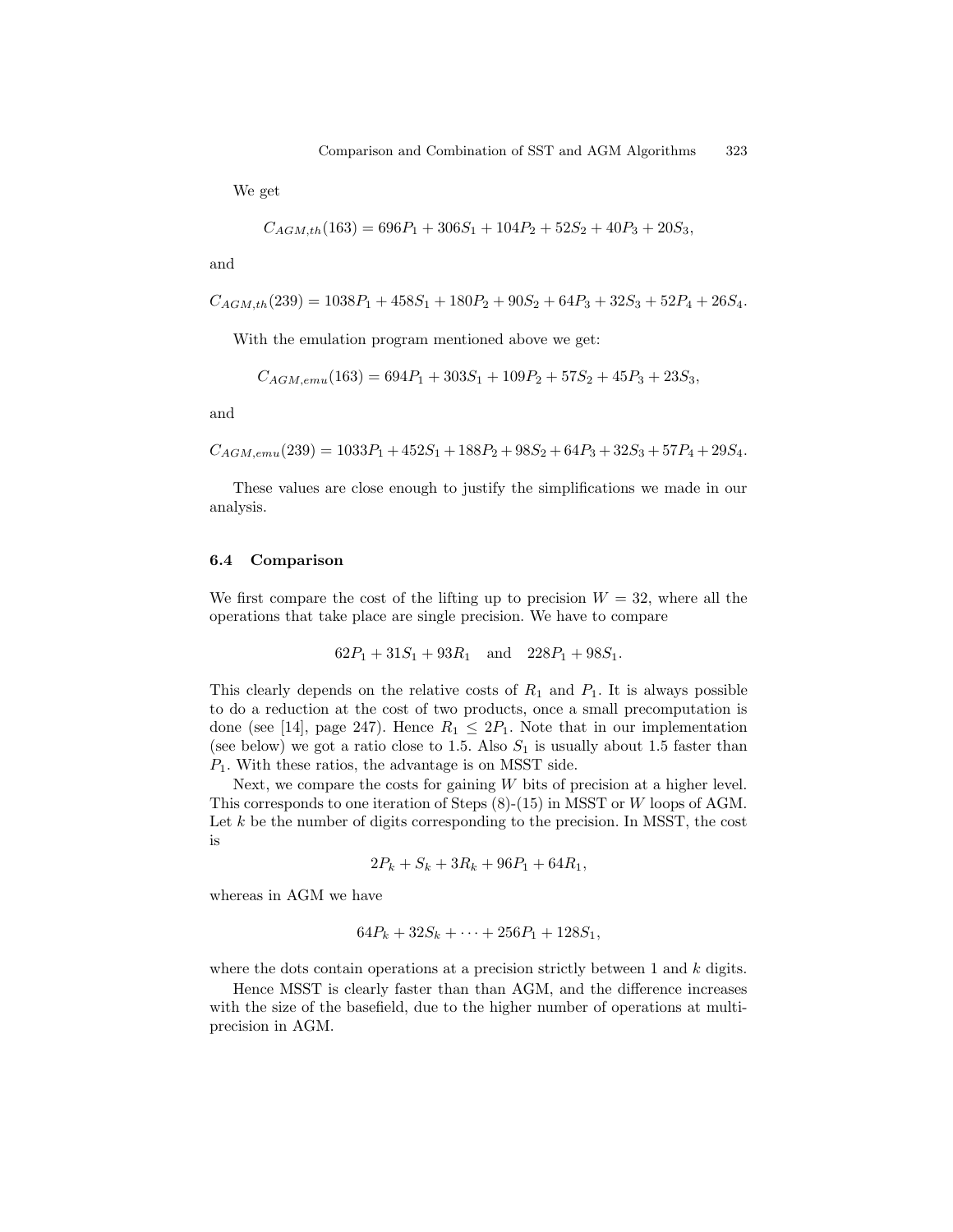## 7 Practical Experiments

We implemented the MSST and the univariate AGM algorithm in the C programming language, using the GNU MP library [4] for the low-level integer multiplications. Multiplications in  $\mathbb{Z}_q$  are done via Karatsuba algorithm. We wrote specific code for the machine word-size precision because in that case many things are simplified and this is critical in both algorithms. We give timings for two field sizes:  $n = 163$  and  $n = 239$ . All the experiments are made on a Pentium III at 700 MHz running Linux. The compiler is gcc version 2.96.

|     |                                                           |  | Field size Precision Product Square Reduction                          |
|-----|-----------------------------------------------------------|--|------------------------------------------------------------------------|
| 163 |                                                           |  | 1 word $\boxed{0.11 \ ms}$ $\boxed{0.07 \ ms}$   0.14 ms               |
|     |                                                           |  | 2 words   1.4 ms $ 0.92 \text{ ms} $ 2.3 ms                            |
|     |                                                           |  | 3 words   1.8 ms   1.3 ms   3.6 ms                                     |
| 239 | 1 word $ 0.21 \; ms   0.13 \; ms   0.29 \; ms$            |  |                                                                        |
|     | $2 \text{ words}$   $2.5 \text{ ms}$   $1.7 \text{ ms}$   |  | 4.9ms                                                                  |
|     | 3 words $\vert 3.4 \; ms \vert 2.3 \; ms \vert 6.8 \; ms$ |  |                                                                        |
|     |                                                           |  | 4 words $\mid 5.4 \text{ ms} \mid 4.5 \text{ ms} \mid 10.8 \text{ ms}$ |

|     |        |        | Field size Lift MSST Lift AGM Norm computation Total MSST Total AGM |        |        |
|-----|--------|--------|---------------------------------------------------------------------|--------|--------|
| 163 | 0.08 s | 0.49 s | 0.05 s                                                              | 0.13 s | 0.54 s |
| 239 | 0.26 s | 1.82 s | 0.14 s                                                              | 0.40 s | 1.96s  |

We see that at low precision, we were able to get a reduction step faster than two times a product. For the two given field sizes, the ratio between the two lifted methods is a factor of 6 to 7 in favor of the MSST algorithm. We implemented the norm computation to get significant runtimes for the complete point-counting computation. However this part is not as well optimized as the first step and the runtime we give might be improved. We only mention that in case of MSST algorithm, after the lift, we switch to the sparse representation before calling the same norm routine as the one used for AGM. This base conversion can be made very quick by precomputing the corresponding matrix. For cryptographical sizes, this matrix fits easily in a few mega-bytes, but for records, this strategy is not feasible. For the complete computation, the overall gain we have by choosing MSST instead of AGM is respectively by a factor of 4.15 and 4.90 for fields of 163 and 239 bits.

For comparison, we recall that the runtimes given in [10] for the original SST algorithm were 0.76s for a field of 163 bits and 2.54s for 239 bits on a 866 MHz Pentium III.

# 8 Conclusion

We presented a modification of the SST algorithm, using ideas taken from the AGM algorithm to speed-up the lifting phase and remove the second phase; the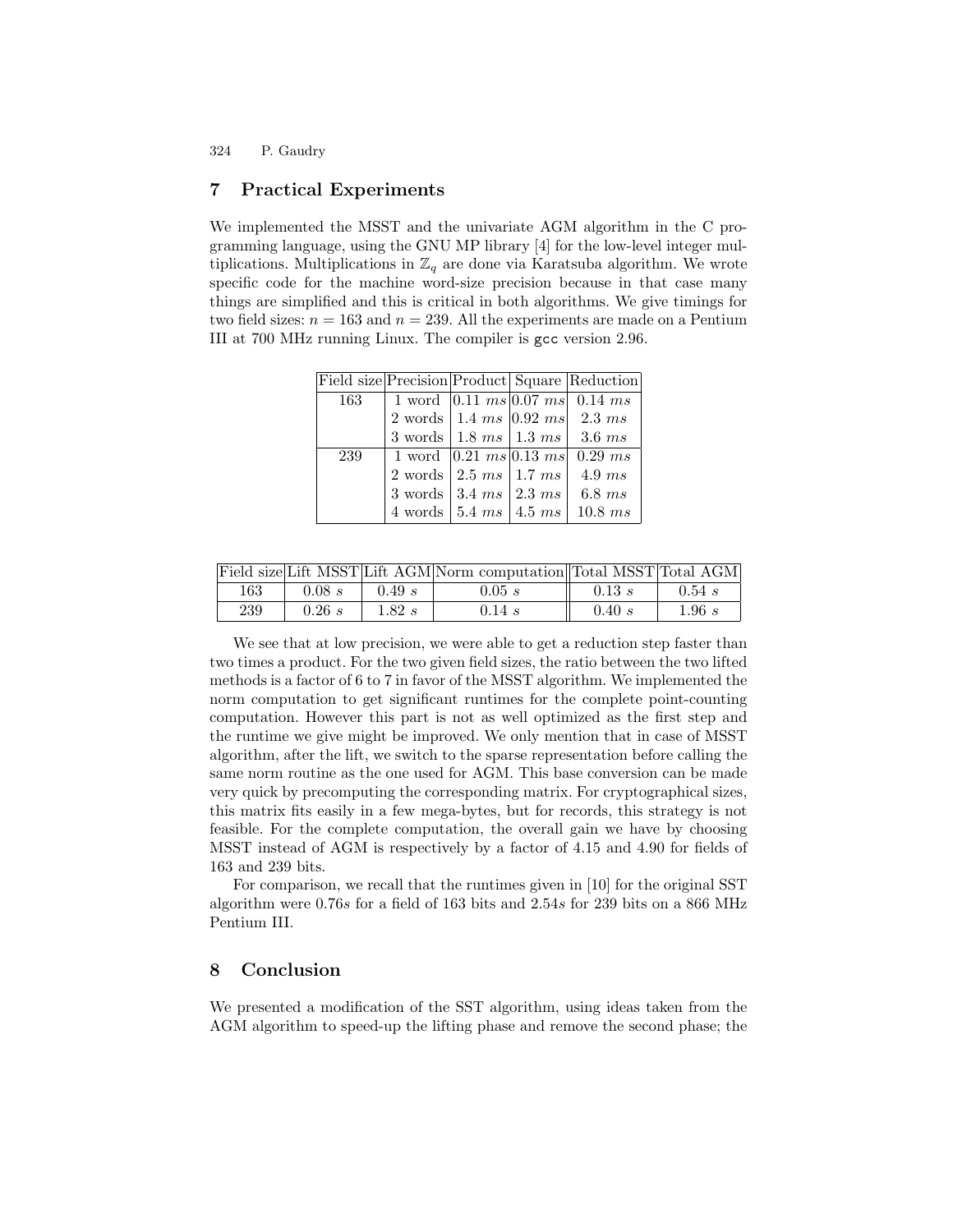norm computation is unchanged. We did a precise theoretical and experimental comparison between our method and the AGM. We demonstrate that the number of operations is much smaller for the former. To illustrate this we implemented both methods with the same level of optimization — actually, they use the same time-critical functions. The gain is significant, even for small cryptographical field sizes.

For cryptographical applications, it is required to have an almost prime group order. Therefore it is usually necessary to count  $O(\log(n))$  curves before finding one suitable for cryptography. To speed-up this search, in [3] the authors propose to mix the  $p$ -adic point-counting method with an early-abort strategy à la Schoof. Indeed for a small prime  $\ell$ , it is possible to decide quickly whether the group order is divisible by  $\ell$ , and if so to switch to another curve without running the p-adic algorithm. The size of the largest  $\ell$  for which we do this depends on the relative costs of the point-counting algorithm and the early-abort. Since [3], the cost of point-counting has been greatly reduced, and the number of  $\ell$  to consider must have diminished accordingly. Therefore it would be nice to also have new ideas in the early-abort stage to obtain another speed-up in the curve construction.

# Acknowledgments

We thank Takakazu Satoh, Robert Harley and François Morain for valuable comments and remarks.

# References

- 1. I. Blake, G. Seroussi, and N. Smart. Elliptic curves in cryptography, volume 265 of London Math. Soc. Lecture Note Ser. Cambridge University Press, 1999.
- 2. M. Fouquet, P. Gaudry, and R. Harley. An extension of Satoh's algorithm and its implementation. J. Ramanujan Math. Soc., 15:281–318, 2000.
- 3. M. Fouquet, P. Gaudry, and R. Harley. Finding secure curves with the Satoh-FGH algorithm and an early-abort strategy. In B. Pfitzmann, editor, Advances in Cryptology – EUROCRYPT 2001, volume 2045 of Lecture Notes in Comput. Sci., pages 14–29. Springer-Verlag, 2001.
- 4. T. Granlund. The GNU Multiple Precision arithmetic library 4.0.1. Swox AB, 2002. distributed at http://swox.com/gmp/.
- 5. R. Harley. Counting points with the arithmetic-geometric mean (joint work with J.-F. Mestre and P. Gaudry). Eurocrypt 2001, Rump session.
- 6. A. Karp and P. Markstein. High precision division and square root. Technical Report 93-93-42, HP Labs, October 1994.
- 7. H. Kim, J. Park, J. Cheon, J. Park, J. Kim, and S. Hahn. Fast elliptic curve point counting using Gaussian normal basis. In C. Fieker and D. R. Kohel, editors, ANTS-V, volume 2369 of Lecture Notes in Comput. Sci., pages 292–307. Springer– Verlag, 2002.
- 8. T. Satoh. The canonical lift of an ordinary elliptic curve over a finite field and its point counting. J. Ramanujan Math. Soc., 15:247–270, 2000.